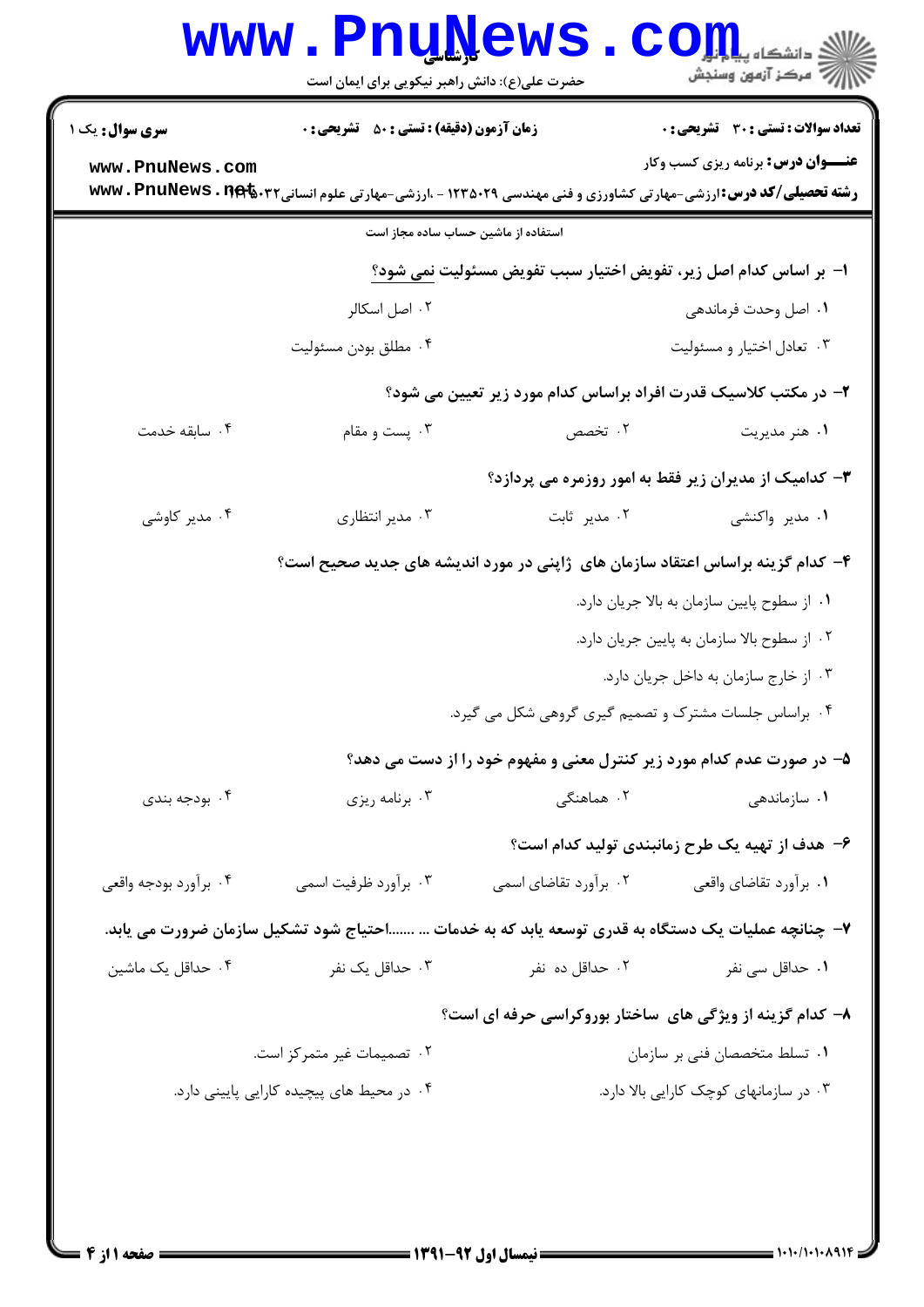|                                                    | <b>www.PnuNews</b><br>حضرت علی(ع): دانش راهبر نیکویی برای ایمان است                              |                                                                                     | رآ مرڪز آزمون وسنڊش                                                                                                                                                   |  |  |
|----------------------------------------------------|--------------------------------------------------------------------------------------------------|-------------------------------------------------------------------------------------|-----------------------------------------------------------------------------------------------------------------------------------------------------------------------|--|--|
| <b>سری سوال :</b> ۱ یک                             | <b>زمان آزمون (دقیقه) : تستی : 50 ٪ تشریحی : 0</b>                                               |                                                                                     | تعداد سوالات : تستي : 30 ٪ تشريحي : 0                                                                                                                                 |  |  |
| www.PnuNews.com                                    |                                                                                                  |                                                                                     | <b>عنـــوان درس:</b> برنامه ریزی کسب وکار<br><b>رشته تحصیلی/کد درس:</b> ارزشی-مهارتی کشاورزی و فنی مهندسی ۱۲۳۵۰۲۹ - ،ارزشی-مهارتی علوم انسانی۳۲*•nww . PnuNews . 11 - |  |  |
|                                                    |                                                                                                  |                                                                                     | ۹– کدام گزینه صحیح است؟                                                                                                                                               |  |  |
|                                                    |                                                                                                  | ۰۱ در سازمانهایی که هدف عملکردی بالایی دارند باید هماهنگی در سطح پایینی برقرار شود. |                                                                                                                                                                       |  |  |
|                                                    |                                                                                                  | ۰۲ هر چه سازمانها به هماهنگی موثر بیشتر نیاز داشته باشند ایجاد آن مشکل است.         |                                                                                                                                                                       |  |  |
|                                                    | ۰۳ در محیط های ثابت و در سازمانهایی که کارهای غیر تکراری انجام می دهند وجود هماهنگی سود آور است. |                                                                                     |                                                                                                                                                                       |  |  |
|                                                    |                                                                                                  | ۰۴ در کارهایی که وابستگی بین واحدها بسیار کم است وجود هماهنگی بسیار سود آور است.    |                                                                                                                                                                       |  |  |
|                                                    |                                                                                                  |                                                                                     | ۱۰- کدام گزینه زیر ویژگی سرعت را به ترتیب در شبکه ارتباطی همه جانبه و ستاره ای به درستی نشان می دهد؟                                                                  |  |  |
| ۰۴ پایین - بالا                                    | ۰۳ - پایین                                                                                       | ۰۲ پایین - پایین                                                                    | ٠١. بالا - بالا                                                                                                                                                       |  |  |
|                                                    |                                                                                                  |                                                                                     | 1۱– در بین تمام عوامل مثبت ایجاد انگیزه، دوام کدام عامل از همه بیشتر است؟                                                                                             |  |  |
| ۰۴ مسئوليت                                         | ۰۳ نوع کار                                                                                       | ۰۲ حقوق و دستمزد                                                                    | ۰۱ موفقیت و پیروزی                                                                                                                                                    |  |  |
|                                                    |                                                                                                  |                                                                                     | <b>۱۲</b> - کدام گزینه از نکاتی است که در مورد چگونگی کنترل افراد مطرح است؟                                                                                           |  |  |
|                                                    |                                                                                                  |                                                                                     | ۰۱ از پشت درهای بسته مدیریت کنید.                                                                                                                                     |  |  |
|                                                    |                                                                                                  |                                                                                     | ۰۲ هنگام گشت در محیط کار به "جو" بی توجه باشید.                                                                                                                       |  |  |
|                                                    |                                                                                                  | ۰۳ یک شرکت تنها زمانی موفق است که مدیران همه سطوح به طور موثر مدیریت کند.           |                                                                                                                                                                       |  |  |
|                                                    |                                                                                                  |                                                                                     | ۰۴ همیشه در چارچوب سیاستهای شرکت حرکت نکنید.                                                                                                                          |  |  |
|                                                    |                                                                                                  |                                                                                     | ۱۳- کدام گزینه بالاتر از همه چیز در یک سازمان کارآفرین مطرح است؟                                                                                                      |  |  |
| ۰۴ نوآوري                                          | ۰۳ سرمایه                                                                                        | ۰۲ مدیریت                                                                           | ۰۱ افراد                                                                                                                                                              |  |  |
|                                                    |                                                                                                  |                                                                                     | ۱۴- کدام گزینه از ویژگی شرکتهای سهامی خاص است؟                                                                                                                        |  |  |
|                                                    | ۰۲ اعضای هیئت مدیره حداقل ۵ نفر باشد                                                             | ٠١ حق صدور اعلاميه پذيره نويسي دارد                                                 |                                                                                                                                                                       |  |  |
| ۰۴ هر نوع اقدام تبليغاتي براي فروش سهام ممنوع است. |                                                                                                  |                                                                                     | ٠٣ شركت حق انتشار اوراق قرضه دارد.                                                                                                                                    |  |  |
|                                                    |                                                                                                  |                                                                                     | ۱۵- شرکت مختلط سهامی را می توان ترکیب کدام یک از شرکتهای زیر دانست؟                                                                                                   |  |  |
|                                                    | ۰۲ شرکتهای تعاونی و سهامی                                                                        |                                                                                     | ۰۱ شرکتهای تضامنی و سهامی                                                                                                                                             |  |  |
|                                                    | ۰۴ شرکتهای نسبی و سهامی                                                                          |                                                                                     | ۰۳ شرکتهای با مسئولیت محدود و سهامی                                                                                                                                   |  |  |
|                                                    |                                                                                                  |                                                                                     | ۱۶- مهمترین مسئله برای صاحبان صنایع کدام مورد زیر است؟                                                                                                                |  |  |
| ۰۴ مقدار تولید                                     | ۰۳ موقعیت کارخانه                                                                                | ۰۲ موقعیت هیئت مدیره                                                                | ۰۱ وضعیت سودآوری                                                                                                                                                      |  |  |
|                                                    |                                                                                                  |                                                                                     |                                                                                                                                                                       |  |  |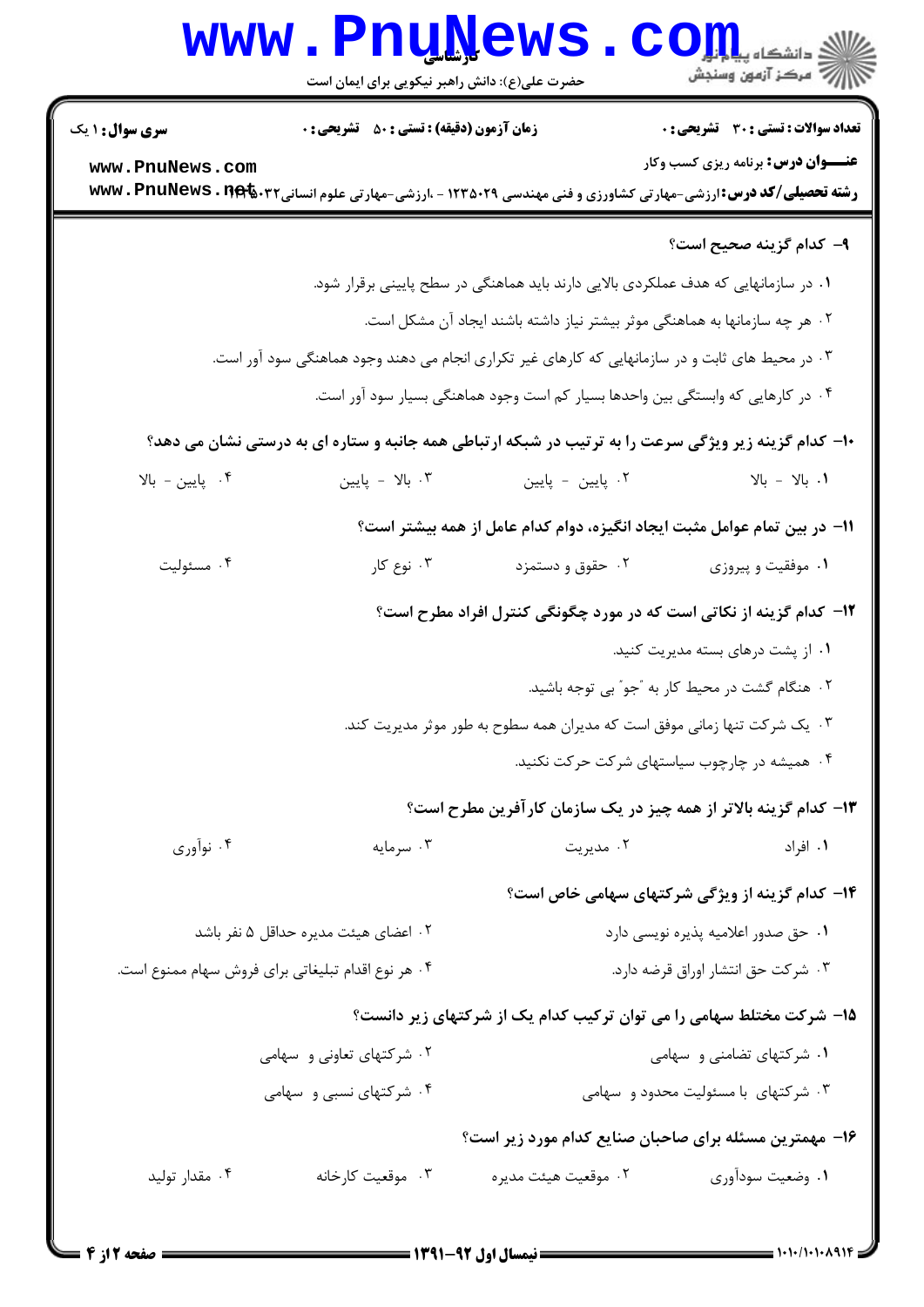|                                                                                                    | <b>www.PnuNews</b><br>حضرت علی(ع): دانش راهبر نیکویی برای ایمان است                                                                                                                       |                                                                     | ران دانشکاه پیا <mark>ہا ہوا</mark><br>ا∜ مرکز آزمون وسنجش                          |  |  |
|----------------------------------------------------------------------------------------------------|-------------------------------------------------------------------------------------------------------------------------------------------------------------------------------------------|---------------------------------------------------------------------|-------------------------------------------------------------------------------------|--|--|
| <b>سری سوال : ۱ یک</b>                                                                             | <b>زمان آزمون (دقیقه) : تستی : 50 ٪ تشریحی : 0</b>                                                                                                                                        |                                                                     | <b>تعداد سوالات : تستی : 30 ٪ تشریحی : 0</b>                                        |  |  |
| www.PnuNews.com                                                                                    | <b>رشته تحصیلی/کد درس:</b> ارزشی-مهارتی کشاورزی و فنی مهندسی ۱۲۳۵۰۲۹ - ،ارزشی-مهارتی علوم انسانی <b>۱۳۹۲،۰۳۴۵ ته www . PnuNews</b>                                                        |                                                                     | <b>عنـــوان درس:</b> برنامه ریزی کسب وکار                                           |  |  |
|                                                                                                    |                                                                                                                                                                                           |                                                                     | ۱۷- یکنواخت کردن بار کاری مراحل مختلف تولید را چه می نامند؟                         |  |  |
| ۰۴ تولید ناب                                                                                       | ۰۳ تولید پیوسته                                                                                                                                                                           | ۰۲ تعادل خط توليد                                                   | ٠١. خط توليد منعطف                                                                  |  |  |
|                                                                                                    |                                                                                                                                                                                           |                                                                     | 1۸– کدام گزینه زیر صحیح بیان شده است؟                                               |  |  |
|                                                                                                    |                                                                                                                                                                                           | ۰۱ روش تبدیلی عموماً برای طراحی فضای تولیدی و خدماتی به کار می رود. |                                                                                     |  |  |
|                                                                                                    | ٠٢ دقت روش تقريبي براي محاسبه فضا كم است.                                                                                                                                                 |                                                                     |                                                                                     |  |  |
|                                                                                                    | ۰۳ در روش نسبت روند از جداول استاندارد فضا استفاده می شود.                                                                                                                                |                                                                     |                                                                                     |  |  |
|                                                                                                    |                                                                                                                                                                                           |                                                                     | ۰۴ در روش تقریبی از جداول استاندارد فضا استفاده می شود.                             |  |  |
|                                                                                                    |                                                                                                                                                                                           |                                                                     | ۱۹- تولید ناب از کدام فلسفه زیر پیروی می کند؟                                       |  |  |
|                                                                                                    | ۰۲ بهبود موقت و فراگیر                                                                                                                                                                    |                                                                     | ٠١ رهبري براساس فرمانبري مطلق                                                       |  |  |
|                                                                                                    | ۰۴ بهبود مستمر                                                                                                                                                                            |                                                                     | ۰۳ رهبري براساس اطلاعات فني                                                         |  |  |
|                                                                                                    |                                                                                                                                                                                           |                                                                     | <b>۲۰</b> - اساس کار Jitبر کدام مورد زیر است؟                                       |  |  |
|                                                                                                    | ۰۲ بر یک شبکه کامل و قابل اعتماد توزیع                                                                                                                                                    |                                                                     | ٠١. بر يک شبکه کامل و قابل اعتماد تامين کننده                                       |  |  |
| ۰۴ بر یک شبکه کامل و قابل اعتماد از سیستم پشتیبانی<br>۰۳ بر یک شبکه کامل و قابل اعتماد فروشنده خرد |                                                                                                                                                                                           |                                                                     |                                                                                     |  |  |
|                                                                                                    |                                                                                                                                                                                           |                                                                     | <b>٢١</b> - كدام گزينه از هزينه هاي عملياتي است؟                                    |  |  |
| ۰۴ هزينه استهلاک                                                                                   | ۰۳ خرید تجهیزات جانبی                                                                                                                                                                     | ۰۲ محوطه سازی                                                       | ٠١ حق انشعاب                                                                        |  |  |
|                                                                                                    | ۲۲– شرکت تولیدی پرشین برای تولید ۶۵۰ عدد از محصولات خود ۱۵۰۰۰۰۰۰ ریال و برای تولید ۴۰۰ عدد از محصولات خود<br>۱۱۵۰۰۰۰۰ ریال هزینه متحمل می شود. هزینه ثابت و متغیر شرکت به ترتیب کدام است؟ |                                                                     |                                                                                     |  |  |
| $1\Lambda \cdots - 1$ $\uparrow \cdots \cdots$ .                                                   | $\gamma$ $\gamma$ $\gamma$ $\gamma$                                                                                                                                                       | $16 -09$                                                            | $5 \cdots - 70 \cdots$                                                              |  |  |
|                                                                                                    |                                                                                                                                                                                           |                                                                     | ۲۳- در کدام شرایط زیر پروژه از نظر اقتصادی توجیه پذیر است؟                          |  |  |
| $ROR \leq MARR$ f                                                                                  | $ROR \prec MARR$ .                                                                                                                                                                        | $ROR = MARR$ .                                                      | $ROR \succ MARK$ .                                                                  |  |  |
|                                                                                                    |                                                                                                                                                                                           |                                                                     | ۲۴- کدام عناصر از ساختار شکست کار باید با ساختارهای سازمانی و حسابداری سازگار باشد؟ |  |  |
| ۰۴ تمام عناصر                                                                                      | ۰۳ فقط عناصر عملياتي                                                                                                                                                                      | ٠٢ فقط عناصر مديريتي                                                | ٠١. فقط عناصر مالي                                                                  |  |  |
|                                                                                                    | ۲۵- در روش هموار سازی نمایی تعداد دوره و ضریب هموار سازی به ترتیب چند باشد تا معادله هموار سازی نمایی به روش                                                                              |                                                                     | آخرین دوران تبدیل شود؟                                                              |  |  |
| $1/2$ . $5$                                                                                        | $\cdot/\gamma$ . $\tau$                                                                                                                                                                   | $1/1$ $\cdot$ $\cdot$ $\cdot$                                       | $\gamma / \gamma$ .                                                                 |  |  |